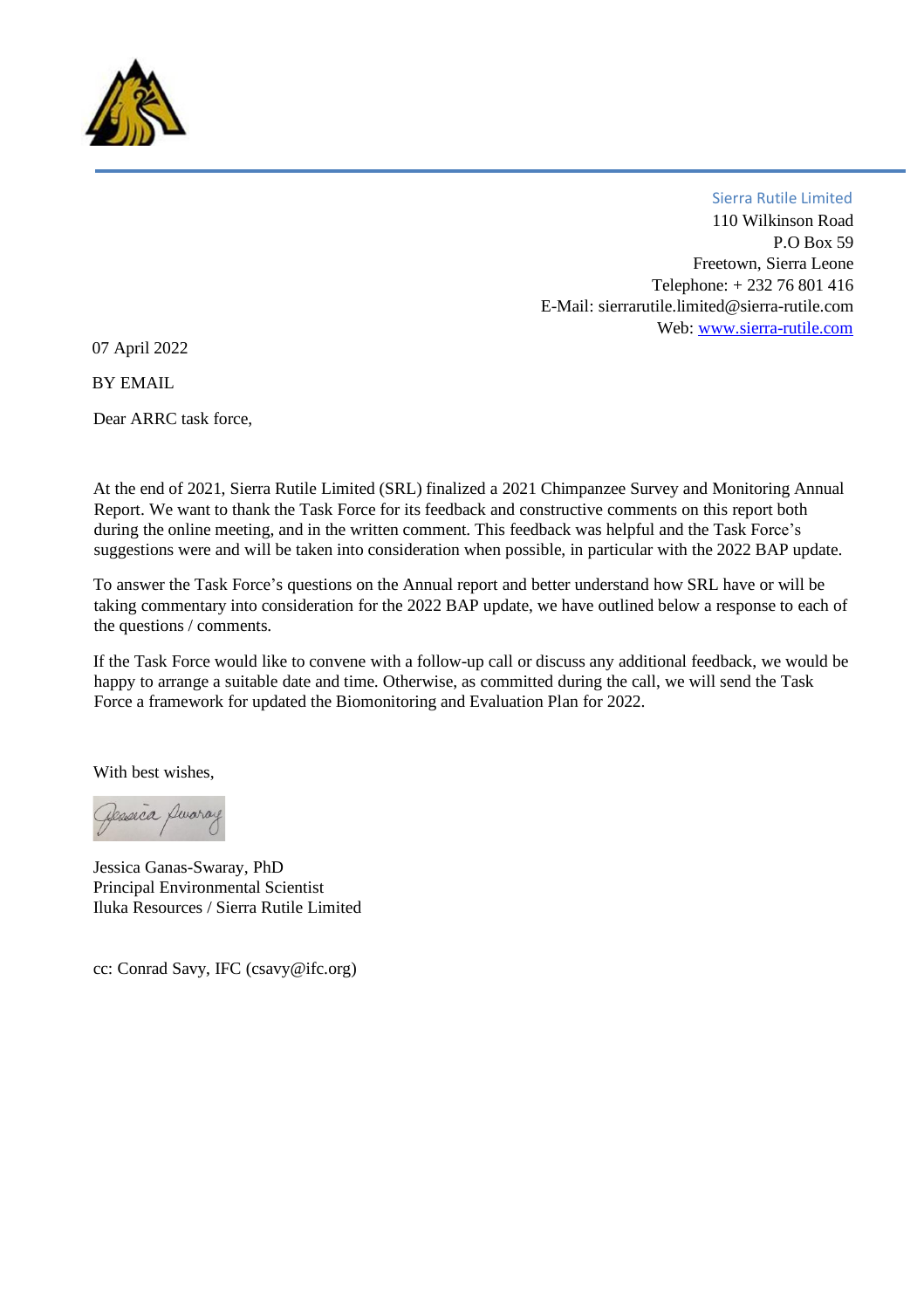| <b>Task Force comment</b>                                                                                                                                                                                                                                                                                                                                                                                                                                                                  | <b>SRL response</b>                                                                                                                                                                                                                                                                                                                                                                                                                                                                                                                                                                                                                                                            |
|--------------------------------------------------------------------------------------------------------------------------------------------------------------------------------------------------------------------------------------------------------------------------------------------------------------------------------------------------------------------------------------------------------------------------------------------------------------------------------------------|--------------------------------------------------------------------------------------------------------------------------------------------------------------------------------------------------------------------------------------------------------------------------------------------------------------------------------------------------------------------------------------------------------------------------------------------------------------------------------------------------------------------------------------------------------------------------------------------------------------------------------------------------------------------------------|
| General                                                                                                                                                                                                                                                                                                                                                                                                                                                                                    |                                                                                                                                                                                                                                                                                                                                                                                                                                                                                                                                                                                                                                                                                |
| The current BMEP (an appendix to the BAP), only describes in further detail<br>some of the activities in the BAP, rather than the additional activities needed<br>to evaluate whether or not mitigations interventions achieve their intended<br>outcomes. It is thus difficult for the ARRC task force to evaluate the project's<br>progress in 2021. Completing the BMEP should be a priority and we also<br>have several comments that would require the project's immediate attention: | Per discussion during the Teams meeting, a template will be<br>developed that will highlight how the BMEP will be updated<br>with this approach. This template will be sent for review in<br>July 2022 to the Task Force and with an agreed upon<br>approach, the BMEP will be updated accordingly by end Q4<br>2022.                                                                                                                                                                                                                                                                                                                                                          |
| The project needs to define relevant indicators and thresholds to allow for<br>monitoring the chimpanzee population and their threats in 2022. The project<br>should also determine how they can quickly react when a threshold is<br>broken. The task force will not review any new monitoring report until we<br>have seen the updated BMEP.                                                                                                                                             | Noted. This framework will be in place at the 2022 BAP<br>update.                                                                                                                                                                                                                                                                                                                                                                                                                                                                                                                                                                                                              |
| <b>Specific comments:</b>                                                                                                                                                                                                                                                                                                                                                                                                                                                                  |                                                                                                                                                                                                                                                                                                                                                                                                                                                                                                                                                                                                                                                                                |
| Monitoring should also be used to assess the effectiveness of mitigation<br>measures, but it doesn't seem like any chimpanzee mitigation has been<br>implemented in 2021.                                                                                                                                                                                                                                                                                                                  | A Community Conservation and Biodiversity Protection<br>Strategy was developed in 2021 which outlined planned<br>mitigation efforts. As part of that, SRL is currently finishing up<br>a social survey collecting information on community<br>environmental perceptions, land use, and hunting to enable<br>informed and meaningful mitigation programmes to be<br>developed. In the meantime, there are two mitigation actions<br>currently in various phases of development.<br>1) Environmental education: Tacugama Chimpanzee<br>Sanctuary was selected as a service provider. SRL is<br>currently working to see how this proposed program<br>can be implemented in 2022. |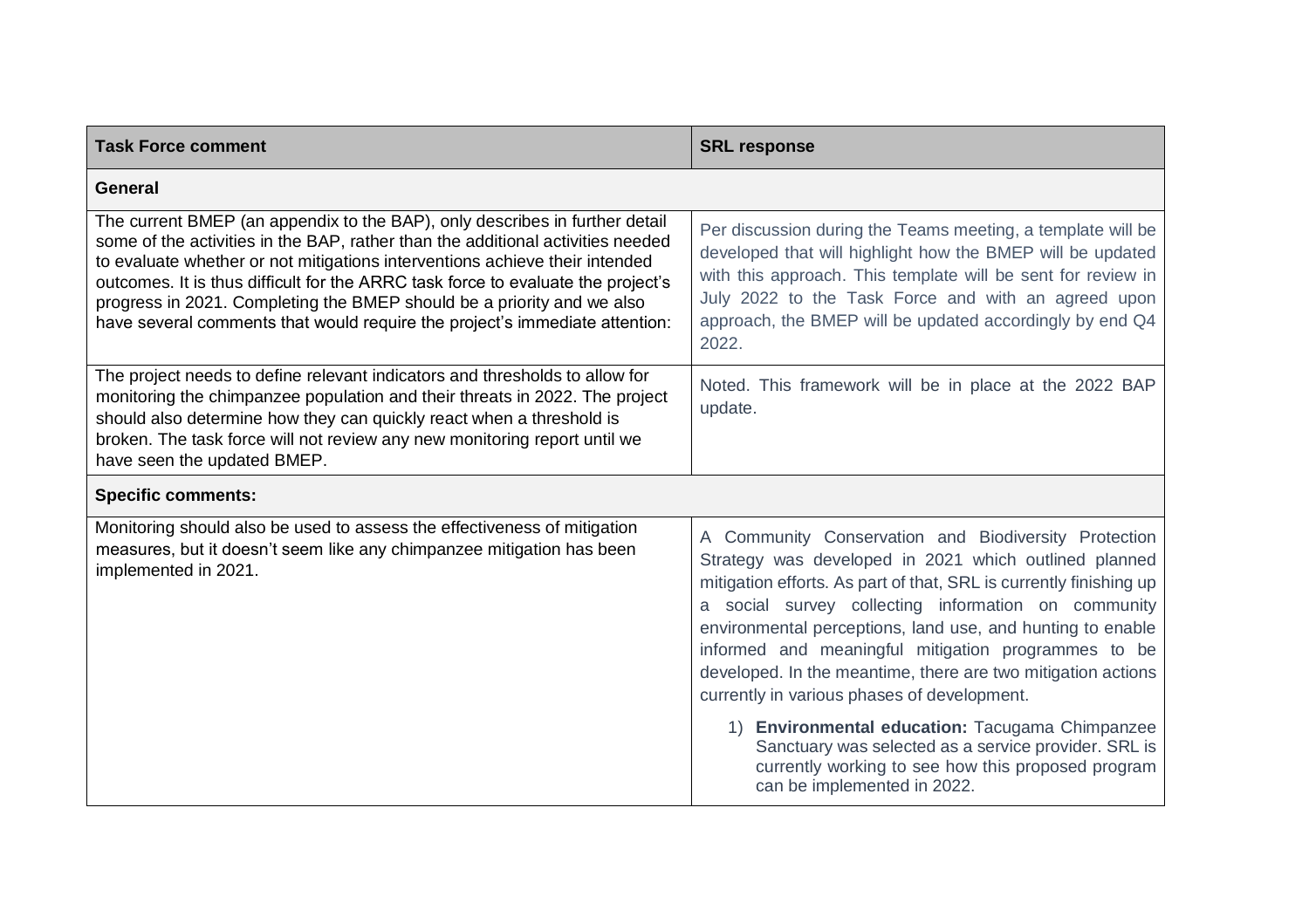| <b>Task Force comment</b>                                                                                                                                                                                                                                                                                                                                                                                                                                                                              | <b>SRL response</b>                                                                                                                                                                                                                                                                                                                                                                                                        |
|--------------------------------------------------------------------------------------------------------------------------------------------------------------------------------------------------------------------------------------------------------------------------------------------------------------------------------------------------------------------------------------------------------------------------------------------------------------------------------------------------------|----------------------------------------------------------------------------------------------------------------------------------------------------------------------------------------------------------------------------------------------------------------------------------------------------------------------------------------------------------------------------------------------------------------------------|
|                                                                                                                                                                                                                                                                                                                                                                                                                                                                                                        | 2) Woodlots: SRL is currently exploring options of<br>creating woodlots to reduce pressure on the forest<br>habitats                                                                                                                                                                                                                                                                                                       |
| It is quite worrisome to read that chimpanzees continue to be captured, killed,<br>and kept as pet (or likely to be traded) in the mining concession and its vicinity.<br>It is not clear to us how the project is trying to reduce this threat, except for<br>sending these orphans to Tacugama<br>Chimpanzee Sanctuary. We were wondering also if SRL is supporting TCS<br>financially as it is quite costly to rescue and then care for orphan chimpanzees,<br>which is a commitment of many years. | One planned mitigation measure for this particular threat to<br>Chimpanzees is a thorough environmental education<br>program in Area 1, placing an emphasis on Chimpanzee<br>conservation. This programme is currently under<br>development with Tacugama Chimpanzee Sanctuary as the<br>service provider.                                                                                                                 |
|                                                                                                                                                                                                                                                                                                                                                                                                                                                                                                        | SRL in the past has donated funds to Tacugama.                                                                                                                                                                                                                                                                                                                                                                             |
| We would like to be informed of the project's 'offset' progress and be<br>provided with a clearer timeline.                                                                                                                                                                                                                                                                                                                                                                                            | As discussed in the Teams meeting, the offset strategy is<br>being revised as SRL considers other areas to rehabilitate<br>given the decision to not use Motinga pond for rehabilitation.<br>The rehabilitation strategy will be updated in the 2022 BAP.                                                                                                                                                                  |
| Given the lack of implementation of mitigation measures by the project and<br>continued pressure on chimpanzees, we would recommend the project to<br>revisit their offset requirement. We would also like to see the avoidance<br>analysis that was done by the project.                                                                                                                                                                                                                              | See above. We have not yet conducted an avoidance<br>analysis but this will be included in the BAP 2022 update.                                                                                                                                                                                                                                                                                                            |
| Overall, we found that the report includes many unsupported and somewhat<br>misleading information or conclusions, and lacks scientific rigor. For<br>examples, 1) no conclusion on seasonality can be drawn as not all grid cells<br>were surveyed each season (it would also be useful to specify what months<br>correspond to what season);                                                                                                                                                         | No definitive conclusions on seasonality were provided in the<br>report. To make solid conclusions on seasonality, SRL would<br>be required to survey 60 grids per season (total 120 1 km <sup>2</sup><br>/yr). SRL's Biodiversity team does not have the manpower to<br>conduct this many recces. Forthcoming reports will<br>emphasise where limitations of the data occur and what that<br>means for study conclusions. |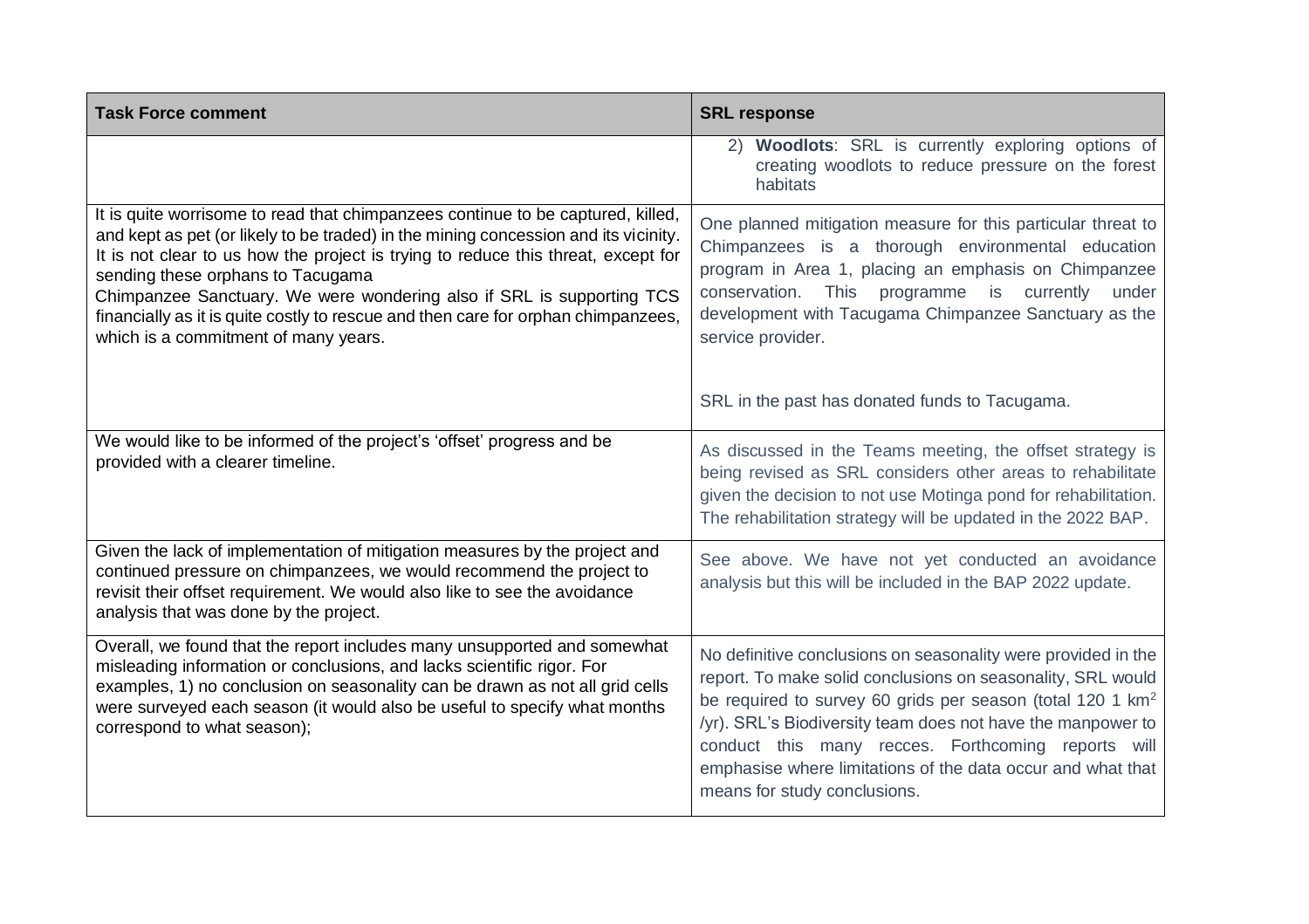| <b>Task Force comment</b>                                                                                                                                                                                                                                                              | <b>SRL response</b>                                                                                                                                                                                                                                                                                                                                                                                                                                                                    |
|----------------------------------------------------------------------------------------------------------------------------------------------------------------------------------------------------------------------------------------------------------------------------------------|----------------------------------------------------------------------------------------------------------------------------------------------------------------------------------------------------------------------------------------------------------------------------------------------------------------------------------------------------------------------------------------------------------------------------------------------------------------------------------------|
| Habitat preference cannot be established on percentage use alone but needs<br>to be measured and assessed statistically, accounting for habitat availability<br>which needs to be quantified, i.e. are habitat types used disproportionately<br>more or less relative to availability; | The report does not use the terminology "habitat preference".<br>The report discusses what habitats the Chimpanzees chose<br>and stated that choice is influenced by a range of factors, of<br>which SRL does not have data. We understand data are<br>limited and this is the result of the limited availability of the<br>biodiversity team to conduct fine-grained survey and habitat<br>availability/quality<br>studies<br>while<br>balancing<br>all<br><b>BAP</b><br>obligations. |
| definitions of habitat types should be given. It is assumed the same categories<br>as what is used in the BAP were used, but it is somewhat confusing to report<br>a nest on a road, we assume this was in a degraded forest along the road; .                                         | Yes, habitat types mentioned were those used in the BAP.<br>The next report will include the types and definitions.                                                                                                                                                                                                                                                                                                                                                                    |
|                                                                                                                                                                                                                                                                                        | There are no nests found along a road. Chimpanzee records<br>found along the road are those of Chimpanzee road<br>crossings, and the map indicates this by a particular symbol<br>found in the legend.                                                                                                                                                                                                                                                                                 |
| it can't be stated that the Mobimbi chimpanzee community is decreasing; the<br>results of two different methods were compared, each having a really low<br>survey effort and sample size, so they are not directly comparable; different<br>methods are used to complement each other. | The report does not state that Chimpanzees are decreasing.<br>It suggests it is a possibility along with the caveat: The results<br>of the upcoming genetic analysis, which will also use the<br>2019 data, coupled with more camera images over time, will<br>help elucidate whether the group may have had a reduction<br>in size in the last two years.                                                                                                                             |
| Many questions and drivers of chimpanzee's threats remain unanswered. For<br>examples, is it possible to know in advance where people will place their<br>annual crops?                                                                                                                | A land use map with these data were meant to be produced<br>last year, but unfortunately, the external consultant tasked<br>with this work package did not collect the necessary data.<br>Moving forward, we aim to collect these data in house, toward<br>mid year.                                                                                                                                                                                                                   |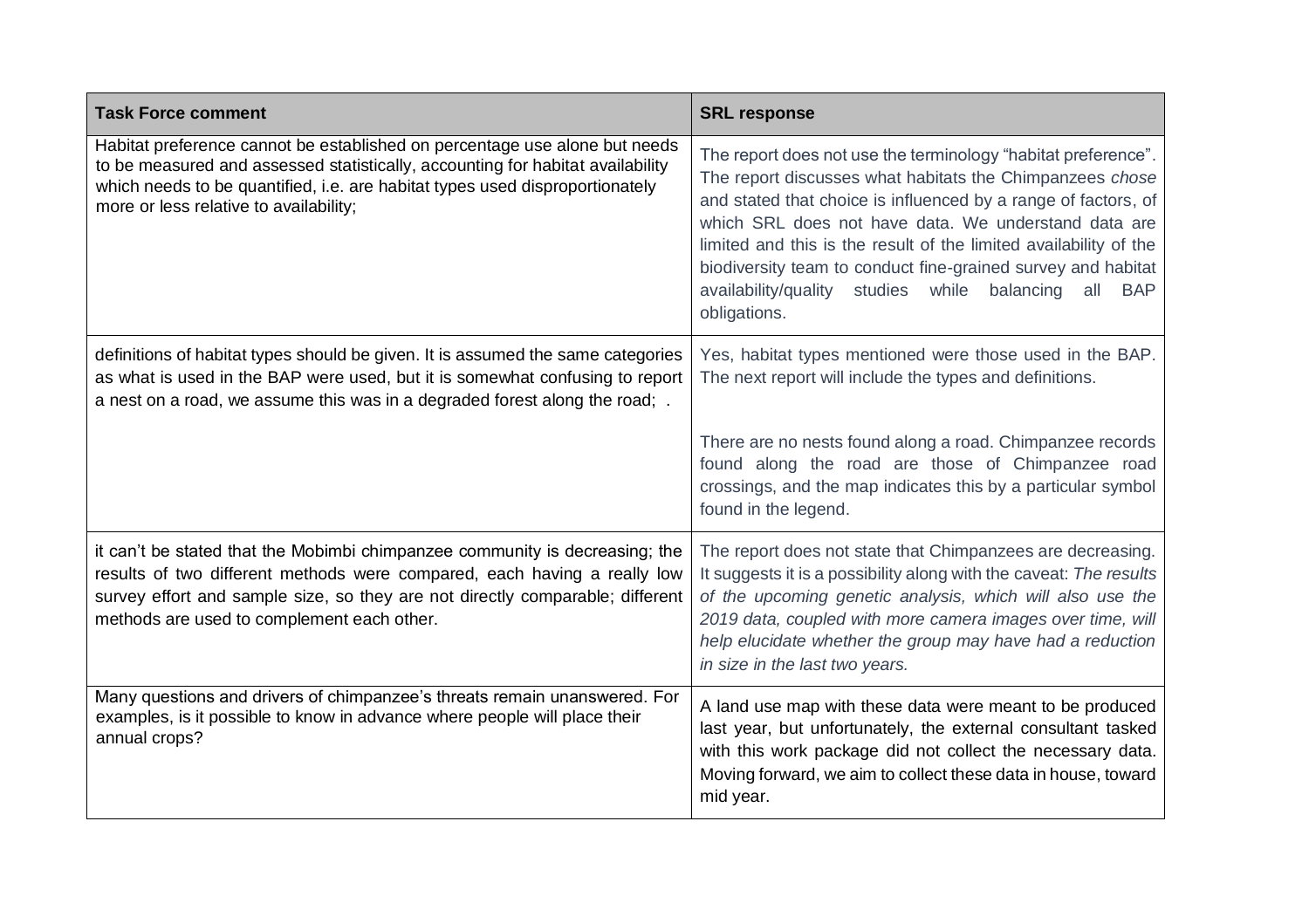| <b>Task Force comment</b>                                                                                            | <b>SRL response</b>                                                                                                                                                                                                                                                                                                                                                                                                                                      |
|----------------------------------------------------------------------------------------------------------------------|----------------------------------------------------------------------------------------------------------------------------------------------------------------------------------------------------------------------------------------------------------------------------------------------------------------------------------------------------------------------------------------------------------------------------------------------------------|
|                                                                                                                      | Information on other drivers are being collect as part of a<br>environmental social survey currently being conducted.                                                                                                                                                                                                                                                                                                                                    |
| Are chimps persecuted because they forage on crops or are killed as a by-<br>product of snare hunting?               | It is likely the latter, but SRL currently do not have quantitative<br>data to support this conclusion. Qualitative data (e.g.<br>household questionnaires) also suggest that they are a by-<br>product.                                                                                                                                                                                                                                                 |
| What is the percentage of hunting with snares?                                                                       | Percentage of hunting sign: 90% of all signs recorded were<br>snares.                                                                                                                                                                                                                                                                                                                                                                                    |
|                                                                                                                      | We are currently undertaking a social survey to understand<br>local hunting behavior, including hunting methods. These<br>results will be provided in the 2022 Annual Chimpanzee<br>survey and monitoring report.                                                                                                                                                                                                                                        |
| Where does snaring mainly occur (e.g. around crops)?                                                                 | Snares are recorded along recces and ad libitum. When a<br>human disturbance variable is recorded, a record of the<br>habitat type is noted, but not adjacency to crops. Anecdotally,<br>snares do not seem to be tied exclusively to crops. We will<br>consider adding a variable to the data collection regime to<br>indicate adjacency to farms / crops.                                                                                              |
| What is the behavior of chimpanzees when crossing the roads, and the<br>behavior of the local population and drivers | SRL does not have observational data of Chimpanzees<br>crossing the road. From discussions with local community<br>members, people simply observe the Chimpanzees as they<br>cross the road and do not shout or threaten them otherwise.<br>There are no data currently available to understand drivers.<br>Lack of suitable habitat / food availability can be considered<br>one major factor causing them to cross the road consistently<br>over time. |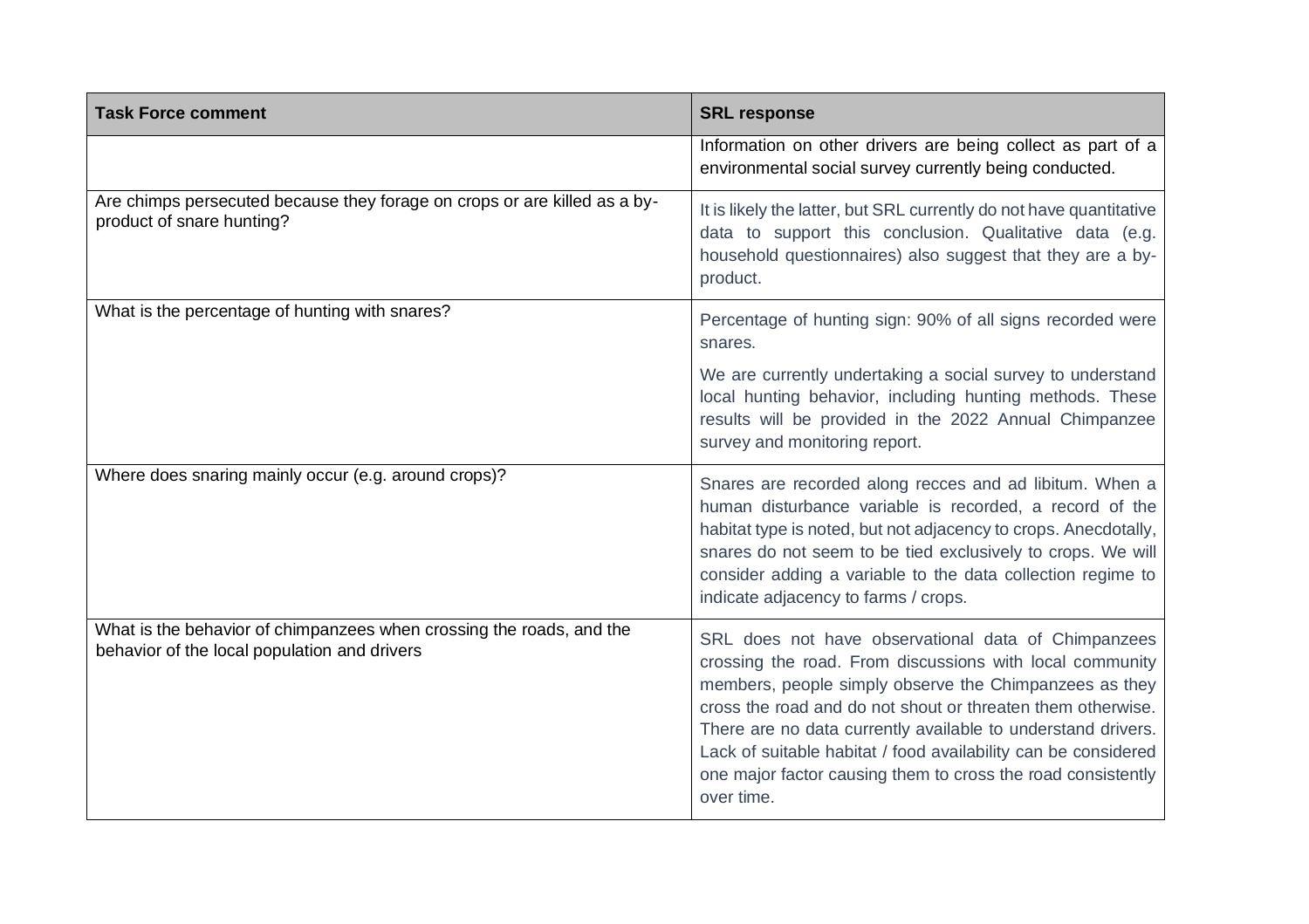| <b>Task Force comment</b>                                                                                                                                                                                                                                              | <b>SRL response</b>                                                                                                                                                                                                                                                                                                                                                                                                                                                                                                                      |
|------------------------------------------------------------------------------------------------------------------------------------------------------------------------------------------------------------------------------------------------------------------------|------------------------------------------------------------------------------------------------------------------------------------------------------------------------------------------------------------------------------------------------------------------------------------------------------------------------------------------------------------------------------------------------------------------------------------------------------------------------------------------------------------------------------------------|
| The area of impact of the project does not coincide with the concession<br>boundaries. We would therefore like the project to conduct their surveys<br>keeping in mind the impacts on chimpanzee communities and not at the<br>spatial scale of the mining concession. | Noted. In 2021, due to COVID company protocols, SRL staff<br>were required to stay inside of Area 1. As restrictions ease,<br>and balancing all the obligations of the Biodiversity Action<br>Plan, the biodiversity team will aim to keep this in mind as<br>mitigation programs are considered.                                                                                                                                                                                                                                        |
| The project needs to identify the botanical species used by chimpanzees, as<br>these species should be used in the rehabilitation effort.                                                                                                                              | Noted. Food and nesting tree species utilized by West African<br>Chimpanzees at other study sites as well as tree species<br>surveys conducted as part of the Area 1 ESHIA were<br>reviewed and the rehabilitation nursery team were advised of<br>these species. Efforts were and are being made to include<br>these species in the forest rehabilitation efforts. The<br>Biodiversity team is also working to learn tree species.<br>Currently over 50% of Chimpanzee nests are located in Palm<br>trees which are readily identified. |
| How is the information on chimpanzee crossings provided by local informants<br>corroborated?                                                                                                                                                                           | There is one trusted community member SRL Biodiversity<br>staff have been working with since 2019. This person was<br>trained on data collection methods, and he gathers data on<br>road crossings by both self-observation and daily discussions<br>with various community members.                                                                                                                                                                                                                                                     |
| Could more details be provided on the camera trapping methodology, e.g.<br>number of functional deployment days and trapping rate of chimpanzees<br>across each location, and how for example, chimpanzees are identified and<br>by whom?                              | SRL will aim to provide such details in the 2022 Annual<br>report.                                                                                                                                                                                                                                                                                                                                                                                                                                                                       |
|                                                                                                                                                                                                                                                                        | Dr. Jessica Ganas- Swaray, an experienced primatologist<br>carefully inspects photos and videos to identify individual<br>Chimpanzees.                                                                                                                                                                                                                                                                                                                                                                                                   |
|                                                                                                                                                                                                                                                                        |                                                                                                                                                                                                                                                                                                                                                                                                                                                                                                                                          |